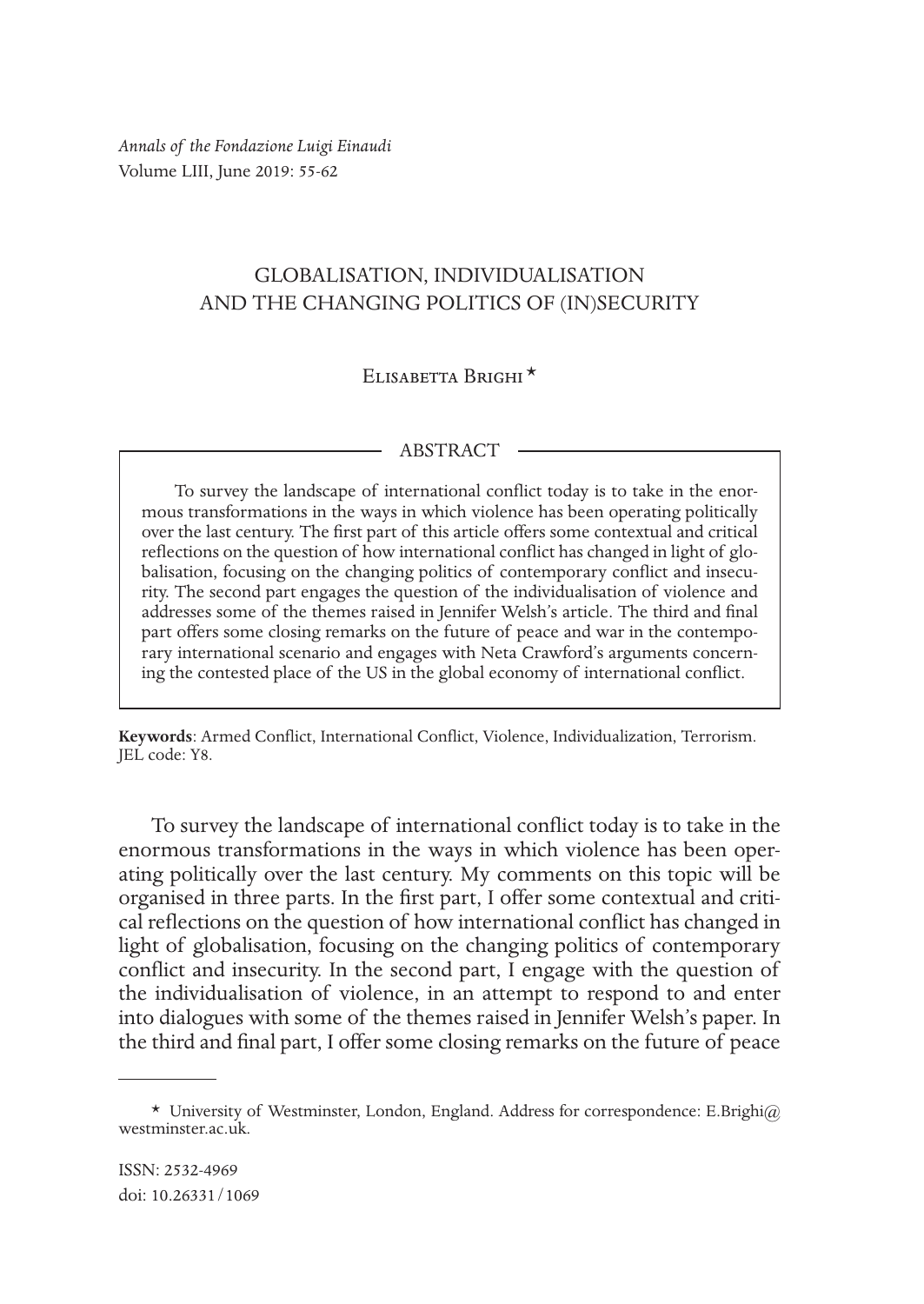and war in the contemporary international scenario, as a way of engaging with Neta Crawford's arguments concerning the contested place of the US in the global economy of international conflict.<sup>1</sup>

Exactly one hundred years since the end of the First World War and almost twenty since the Twin Tower attacks, one can certainly agree with the famous quote by Carl von Clausewitz regarding the shimmering, everchanging character of war. 'War', wrote Clausewitz in 1832, "is a true chameleon, because it changes its nature in some degree in each particular case" (von Clausewitz 1832, I, 1: 28). The recent and impressive commemorations of the First World War demonstrated not only how the memory of the 'Great War' is still alive today – and how important it may be today not to forget its enormous human cost – but also showed the distance that separates the collective experience of war then from that of today (Jones 2013). Suffice it to reflect on the following figures: if the First World War mobilised 3% of the entire US population, and the Second World War reached an even higher level, i.e., 10% of the US population, today only 0.5% of the US population is involved in its military efforts, extensive as these may be (Segal and Segal 2004; National Public Radio 2011). Although an increasing portion of society seems to be cut off from war and its waging, however, societies seem to be less and less protected from the experience of violence. This is because today violence is less and less contained by war and its rules.

The crisis of war is the crisis of the sovereign state and its most important founding principle – the monopoly on the legitimate use of violence. Contemporary war is shot through with paradoxes, two of which stand out immediately. The first is that although war may have lost its shape, blurred into a number of different categories, and turned into an increasingly emptier signifier, war seems to be everywhere. As Derek Gregory has argued, today's wars are so extended in time and space that we should refer to them as 'forever war', or permanent wars, as well as 'everywhere war', i.e., ubiquitous wars (Gregory 2011). And yet, despite being omnipresent, war as an institution of the global international order is suffering from a severe crisis.

Secondly, the hollowing out and fragmentation of war has certainly not marked the end of violence. It is calculated today that 90% of all violent deaths occur outside situations of conflict and war: of the 500,000 violent deaths per year, only 10% can be blamed on conflict and war (Geneva Declaration Secretariat 2011; Krause 2009). Rather than being contained by war, today the vast array of insecurities and forms of violence that affect

<sup>&</sup>lt;sup>1</sup> Part of this paper draws on ideas developed more extensively in BRIGHI 2015b.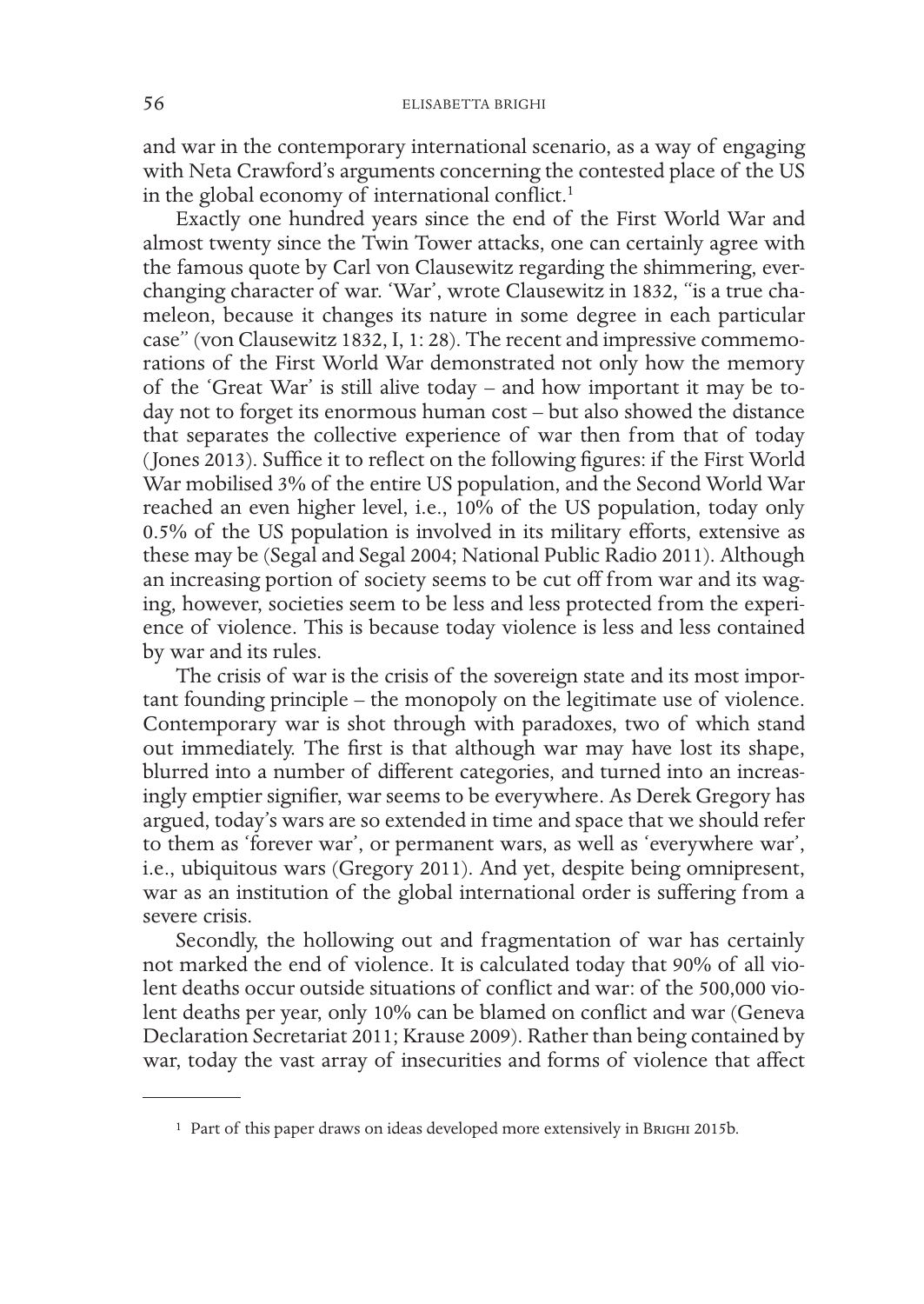the global human condition are refracted across an ever growing number of global processes: from the global economy and its infrastructures to financial markets and global peripheries (Jay 2003; Cowen 2014; Dumouchel 2015). Freed from this yoke, violence travels today across political spaces and along an *insecurity continuum* that defies distinctions between inside and outside, public and private – two distinctions that had historically functioned precisely as mechanisms of containment of war and violence (Bigo 2008).

The complex phenomenon of globalisation has largely accelerated these historical trends. In Western societies, those which the sociologist Ulrich Beck identify as 'risk society' (Beck 1999, 2002), security no longer translates into the absence, or deterrence, of threats coming from 'enemy' states or blocs of states. Rather, security is at the mercy of a more diffuse condition of risk. This can be interpreted as the result, on the one hand, of the negative externalities of globalisation (from financial crises to the looming environmental catastrophe) and, on the other, of the mobility and ubiquity of post-modern threats (e.g., international terrorism). These global insecurities demand 'risk management' strategies that are worlds apart from the tactics and campaigns with which conventional wars were won and insecurity was kept out of nations' borders in the past. Security today, therefore, equates with the ability to manage, coexist, control and anticipate risk, while promoting resilience not only within state institutions (such as the military), but across society at large. Although an ever smaller proportion of the population may be involved directly in war efforts, society is called to serve daily on the frontline of new forms of conflicts – diffused and without centres, where the face of the enemy is no longer hidden behind a trench, but reveals itself in "our schools, in the supermarkets, and in our own living rooms" (Barakat 1998).

The new kaleidoscope of global violence can be interpreted as the converging of a number of developments. Firstly, with the language of security increasingly adopting the actuarial discourse of "risk management', rather than collective security or deterrence, the conceptually and politically important transformation of security from public to private good is complete (Krahman 2008; Leander 2010). On the one hand, the increasing degree of privatisation and commercialisation of security has opened the door to the involvement of private companies in the provision and use of force. In both principle and practice, this has sanctioned the end of state monopoly over violence (Avant 2005). It is interesting to note that although defence expenditure may have shrunk globally since the end of the Cold War, the revenues of the private defence industry have multiplied fourfold in the same time span (Krahman 2008). On the other hand, this process has marked a narrowing down of the horizon of security. If the collective and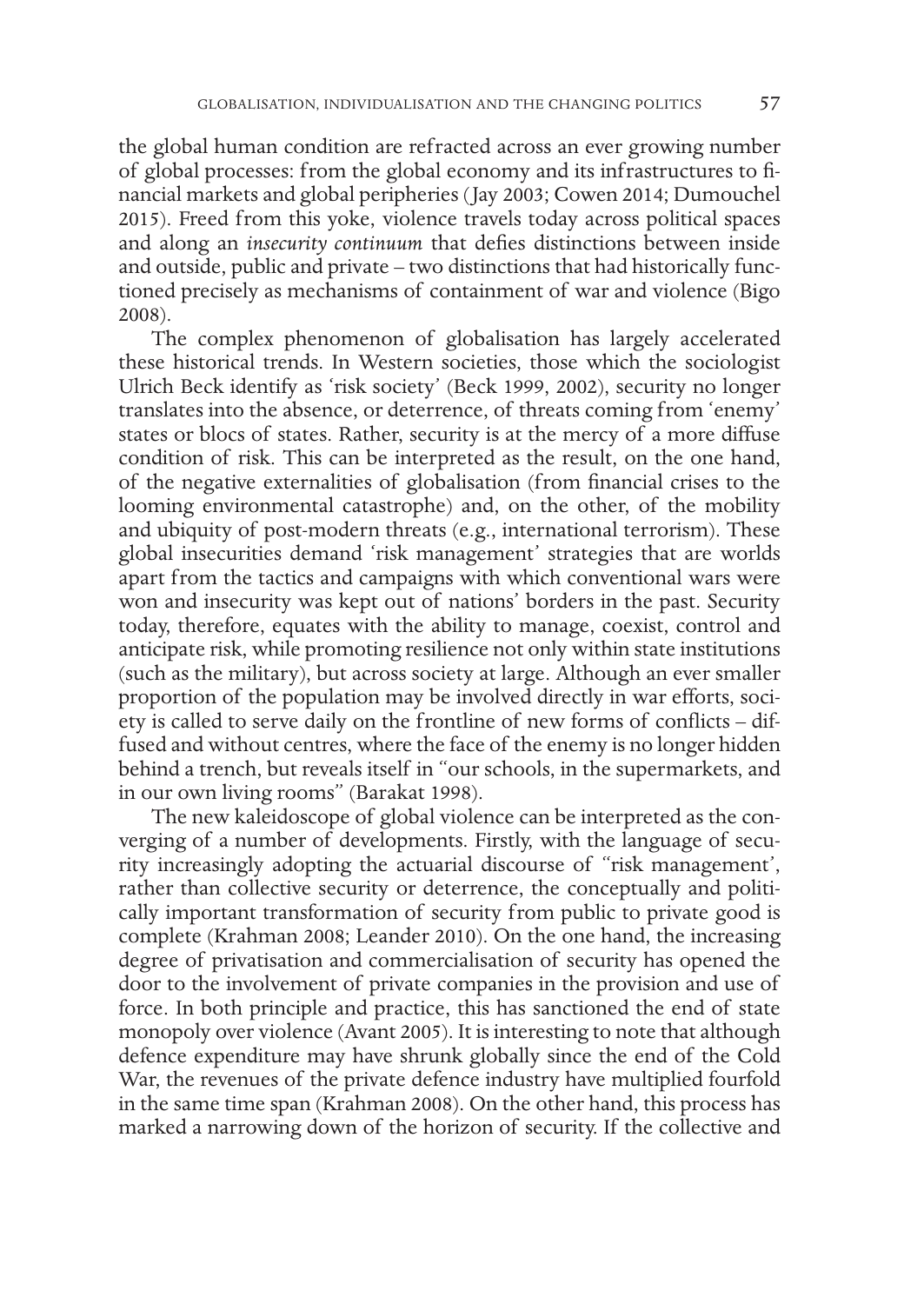public logic of prevention, deterrence and eradication of threats required consistent strategies and long-term investments, the private logic of protection from risk is often ad-hoc and short-term. The management of insecurity seems to have become the operational paradigm of security, then, both in the international and domestic environment (Neocleous 2014) – two domains whose borders are increasingly blurred and populated by transnational networks of 'security professionals' that cut across the public and private spheres (Bigo 2012).

This complex process of globalisation, informalization and privatization of violence is also evident in the arrival of new actors on the global security scene. If the International Relations literature had already recognised a role for non-state and transnational actors in 'low politics' since at least the 1970s (Keohane and Nye 1977), it was the 2001 Twin Tower attacks that conclusively brought this process to fruition, demonstrating the lethal potential of such actors even in 'high politics' sectors such as security (Keohane 2002). Since the 9/11 attacks, the international terrorism of Al-Qaeda, ISIS, Al-Shabab and Boko-Haram has been analysed mostly through the lens of religious violence – so much so that some analysts have identified this as a fourth, distinct phase in the history of international terrorism (Rapoport 2002), as well as purportedly demonstrating the 'return of religion' in international politics (Petito and Hatzopoulos 2006). There is ample scope, however, to challenge this interpretation. The progressive erosion of sovereignty, the fragmentation of power, and the increasing diffusion (if not dissolution) of authority have resulted in a shift that goes well beyond the paradigm of religious violence. The terror attacks of the last ten years, from Boston to Paris and Copenhagen, have demonstrated how much fear and damage can be caused by single individuals, armed only with rudimentary weapons and a 'do-it-yourself' ideology (Brighi 2015a).

From a theoretical point of view, this phenomenon constitutes the point of arrival of a gradual process of *informalisation and individualisation of violence*. Violence has moved from the public sphere of the state into the hands of non-state actors, as well as to simple individuals, including in their own private sphere. If membership of strictly pyramidal terror organisations was required in the past to obtain weapons as well as legitimacy, today it is possible to pursue a 'made-to-measure' path to radicalisation, given the ample availability of weapons as well as ideologies via the internet. If the ascent of the modern Westphalian state had gone hand in hand with the decline of alternative forms of authority - religious, local and personal, including the right of individuals to use force for political and normative aims – it is not at all surprising, therefore, that the crisis of the Westphalian state today has marked the return of particularistic claims to authority, including religious and individual, manifested at times in violent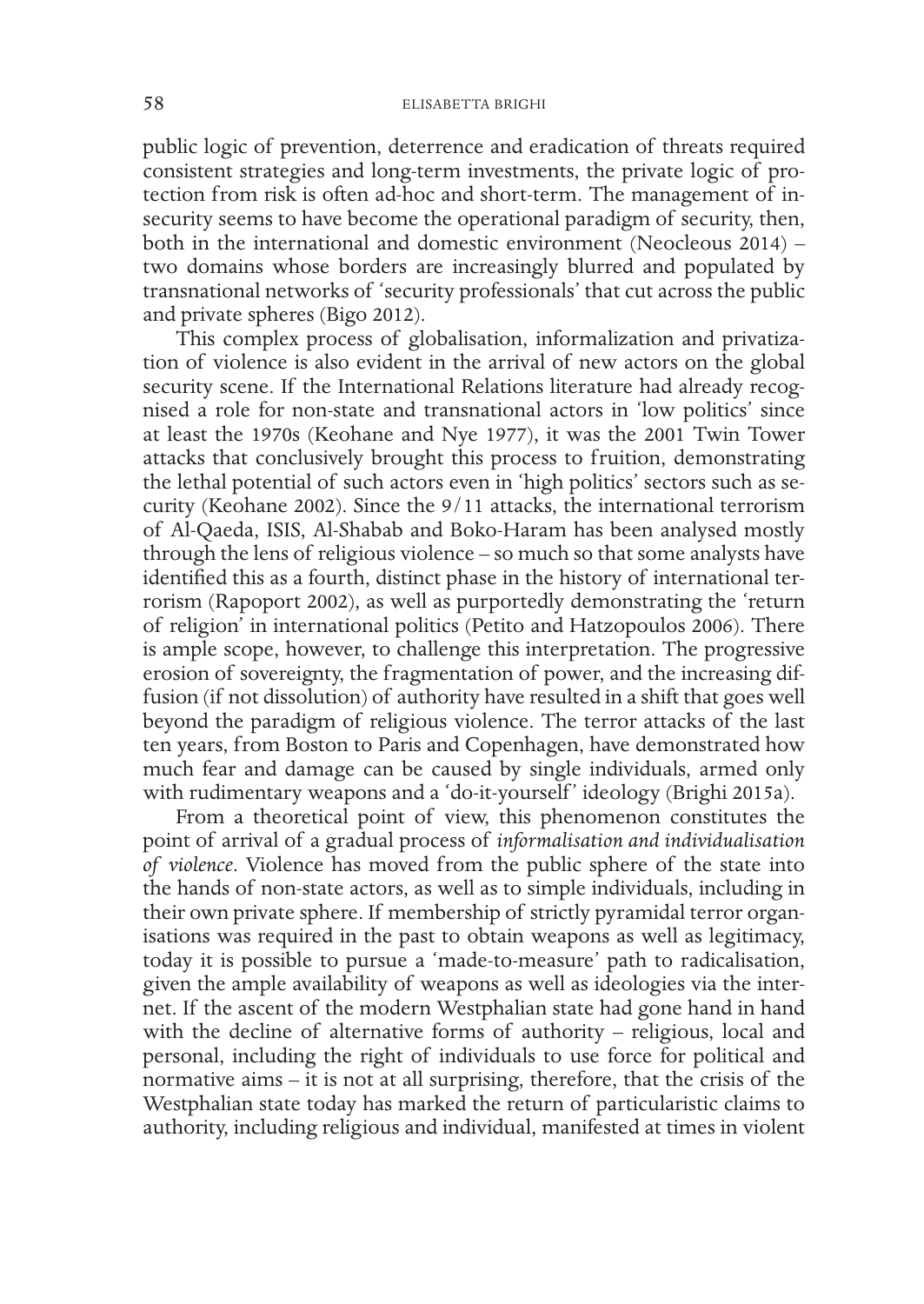ways (Zarakol 2011). Contemporary forms of violence, therefore, span a spectrum that connects war, in its most institutionalised and conventional aspects, to 'lawless' or hybrid manifestations such as terrorism, political assassinations, or vendettas.

Intersected with the speculative and precautionary turn that made of risk the preeminent rationality of governance (Lobo-Guerrero 2011), the globalisation of violence has therefore produced a creeping informalisation, privatisation and, ultimately, individualisation of it. The politics and contradictions of globalisation, in other words, are experienced not only at the global level, but increasingly at the level of the individual. A third paradox thus emerges. Not only are individuals at the receiving end of a gamut of violent global processes that exceed the control of sovereign states or international institutions, but they are more and more held responsible for their own security, implicated as they are in the everyday averting of risk and insecurity. According to Zygmut Bauman late modernity is a time not only of individualisation, but of tragic individualisation: "the individual must cope with the uncertainty of the global world by him-or herself" (Beck 1999).

At the same time, the very processes that have determined the diffusion and irradiation of violence have also put individuals in the condition of inflicting – and not just suffering – significant amounts of violence. In ways that parallel the ascendance of modern terrorism and its anarchist phase, scholars have speculated about the coming of a 'fifth-wave' of terrorism in which self-styled terrorists, lone operators and self-radicalised individuals may become the greatest concern to society (Chaliand and Blin 2008; Zarakol 2011; Brighi 2015a; Simon 2011). Others have looked at new terrorist movements, such as al-Qaeda and ISIS, as global and yet diffused 'microstructures' that combine "global reach with microstructural mechanisms that instantiate self-organizing principles and patterns" (Knorr Cetina 2005). Rather than on solid institutional and organisational capabilities, the new terrorist networks rely on a diasporic and horizontal pool of volunteers who act often independently, sometimes with only the most tenuous association with terrorist movements (Mendelsohn 2015; Sageman 2008).

Violence today is thus increasingly carried and carried out by individuals. As such, its circulation and flow interpellated not only the structural and the social, but the personal and intimate, in their reciprocal reverberations and interlocking economies of affect. Sadly, the globalisation of risk and the triumph of resilience have created the conditions for progressively alienated, frustrated, and especially resentful individuals. As Wendy Brown has argued, individuals are at once saturated with human power and yet increasingly alienated from their capacity to truly act politically. "Starkly accountable, yet dramatically impotent', the individual 'quite literally seethes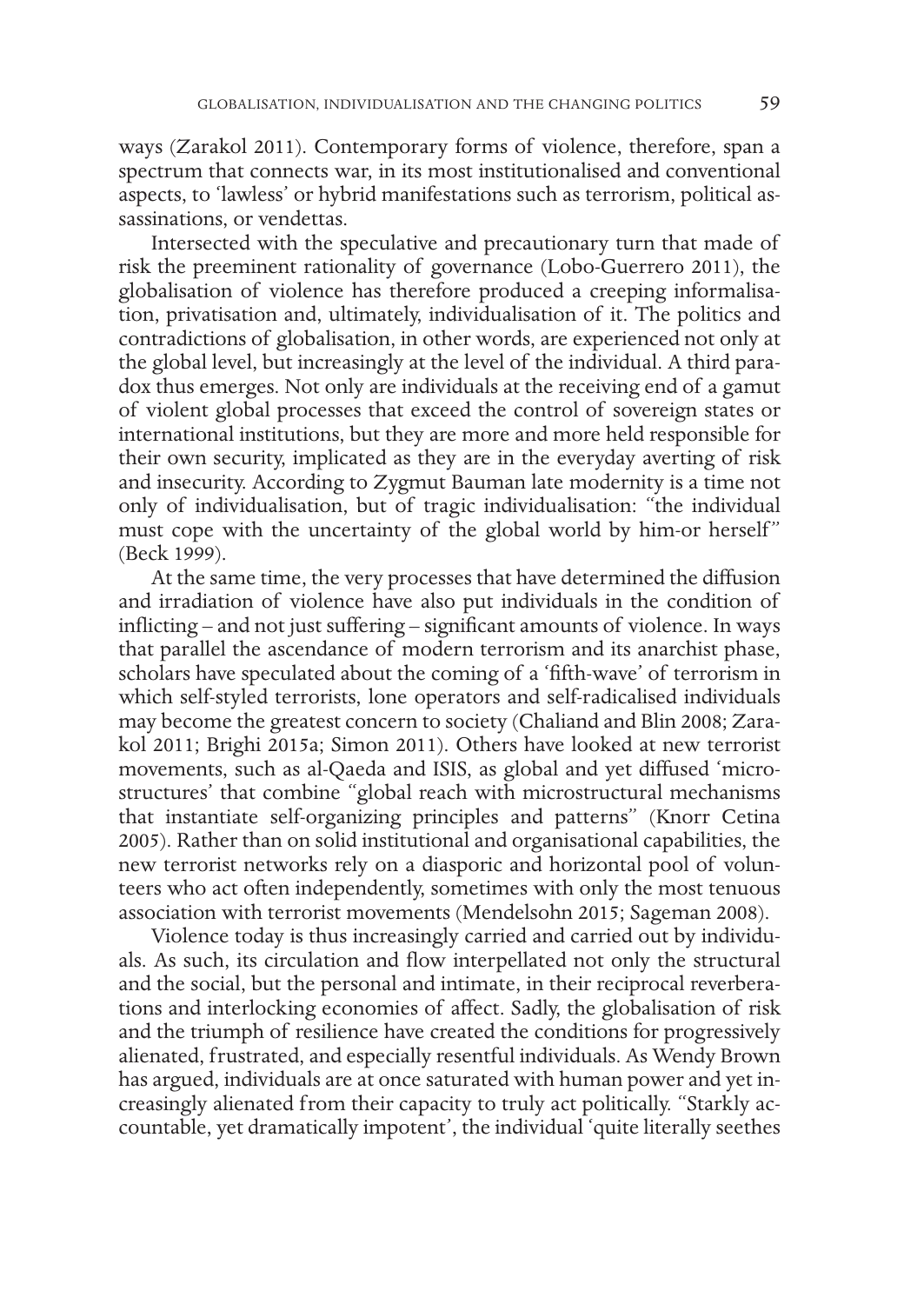with ressentiment" (Brown 1993: 402). The reservoir of anger on which global politics rests is apparent to anyone who considers phenomena as diverse as the *indignados* movement in Spain, or the *gillets jaunes* protests in France (Brighi 2016).

The process of individualisation of violence is unlikely to come to an end any time soon. Although it is true that some degree of pushback against this principle has been experienced in the theory and practice of international conflict, as Jennifer Welsh has illustrated in her paper, this process is arguably bound to continue, at least to some degree. After all, individualisation has been driven not only by normative developments that stand now contested, but more importantly, by technological developments that have been riding the wave of globalisation and that are now unlikely to be contained by states in this 'runaway world' (Giddens 2003). The introduction of new military technologies such as Unmanned Aerial Vehicles (UAVs, also known as drones) is a clear case in point. This technology has enabled an unprecedented degree of exposure of individuals to violence. It is now difficult to imagine how states, or the international community, can intervene to ensure truly adequate forms of protection in what is a fragmented and incoherent normative frame.

The complex nexus of politics and violence that I have illustrated in my remarks clashes against the poverty of the theoretical landscape at our disposal to make sense of the world that surrounds us. This landscape was dominated for many decades by realism, a set of theories whose *raison d'être* was to explain the recurrence of war, considered as the only form of violence worth studying [Waltz 2011 (1959), 1979]. The complexity of the global contemporary condition, however, with the crisis of the Westphalian state and the progressive informalisation and individualisation of violence, invites us to reconsider the assumption according to which states are the main unit of analysis of international conflict. Given the extreme fluidity and mobility of violence in the contemporary scenario, and echoing what Fabio Armao argued in his paper, a more accurate interpretative paradigm may be that offered by scholars such as Carlo Galli, who consider contemporary conflict as a form of 'global civil war' (Galli 2010; Duffield 2008; Braidotti 2013).

There is no doubt that states, especially the US, still play a huge role in the international landscape and are able to greatly affect the global economy of war and peace today, as Neta Crawford has illustrated in her contribution. The overall crisis of US hegemony, as well as the sudden reassertions of naked power pursued by the current Administration, certainly add an element of uncertainty to the picture. And yet, the rationality of war, violence, conflict and militarism today seems way more complicated than in the past, where a few states dominated the game. The fragmenta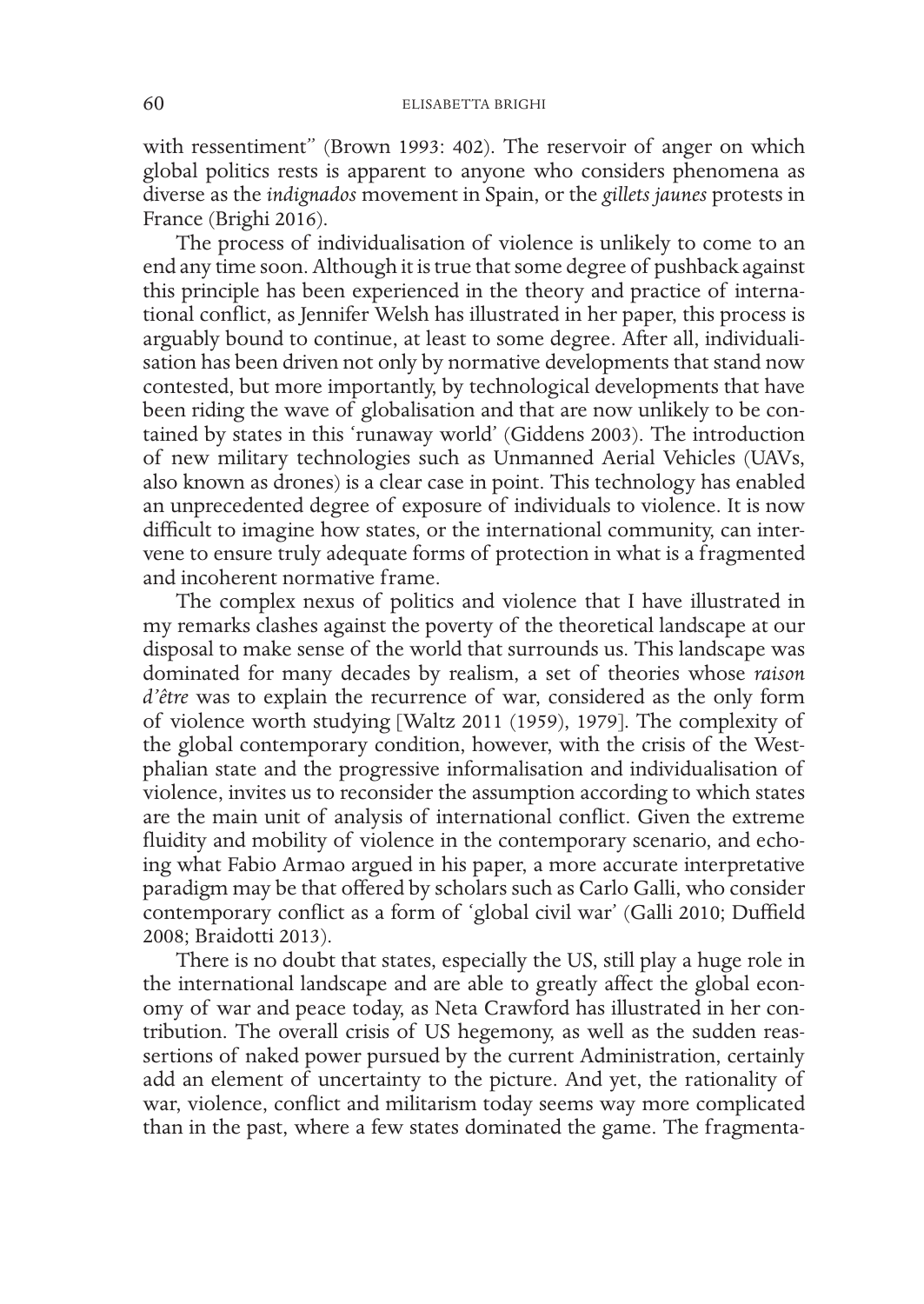tion and fluidity of violence which I argue are the most striking features of contemporary international conflict can hardly be contained by the logic of US militarism – or, indeed, by the logic of pushback against this militarism. The current conjuncture seems to be suspended between a sense of dystopia and utopia, as per Crawford's categories, or between tragedy and farce, to use a more Marxian terminology. In fact, we seem to be experiencing both at the same time, in a manifestation of those 'morbid symptoms' and 'unity of contradictions' which Antonio Gramsci famously indicated as defining moments of crisis and transition (Gramsci 1971, 275-276).

## **REFERENCES**

- Avant D.D. 2005, *The Market for Force: The Consequences of Privatizing Security*, Cambridge: Cambridge University Press.
- Barakat S. 1998, "City War Zones", *Urban Age*, 1: 11-19.
- Beck U. 1999, *World Risk Society*, Cambridge: Polity Press.
- 2002, "The Terrorist Threat: World Risk Society Revisited", *Theory, Culture and Society*, 19 (4): 39-55.
- Becker R. and Hadjar A. 2013, "'Individualisation' and Class Structure: How Individual Lives Are Still Affected by Social Inequalities", *International Social Science Journal*, 64: 213-214: 211-223.
- Bigo D. 2008, "International Political Sociology", in P.D. Williams (ed.), *Security Studies: An Introduction*, London: Routledge: 116-129.
- 2012, "Globalisation and Security", in E. Amenta, K. Nash and A. Scott (eds.), *The Wiley-Blackwell Companion to Political Sociology*, London: Wiley-Blackwell.
- Braidotti R. 2013, *The Posthuman*, London: Polity.
- Brighi E. 2015a, "The Mimetic Politics of Lone-Wolf Terrorism", *Journal of International Political Theory*, 11: 1, 145-164.
- 2015b, "La globalizzazione del risentimento: violenza, insicurezza e guerra nella società contemporanea", in C. Altini (ed.), *Guerra e pace: Storia e teoria di un'esperienza filosofica e politica*, Bologna: Il Mulino.
- 2016, "The Globalisation of Resentment: Failure, Denial and Violence in World Politics", *Millennium*: *Journal of International Studies*, 44 (3): 411-432.
- Brown W. 1993, "Wounded Attachments", *Political Theory*, 21: 3.
- Chaliand G. and Blin A. 2008, *The History of Terrorism*, Berkeley: University of California Press.
- Clausewitz (von) K. 1832, *Vom Kriege*, Berlin: Dümmlers Verlag.
- Cowen D. 2014, *The Deadly Life of Logistics: Mapping Violence in the Global Trade*, Minneapolis: University of Minnesota Press.
- Duffield M. 2008, "Global Civil War: The Non-Insured, International Containment and Post-Interventionary Society", *Journal of Refugee Studies*, 21 (29): 145-165.
- Dumouchel P. 2015, *The Barren Sacrifice*, East Lansing: Michigan State University Press.